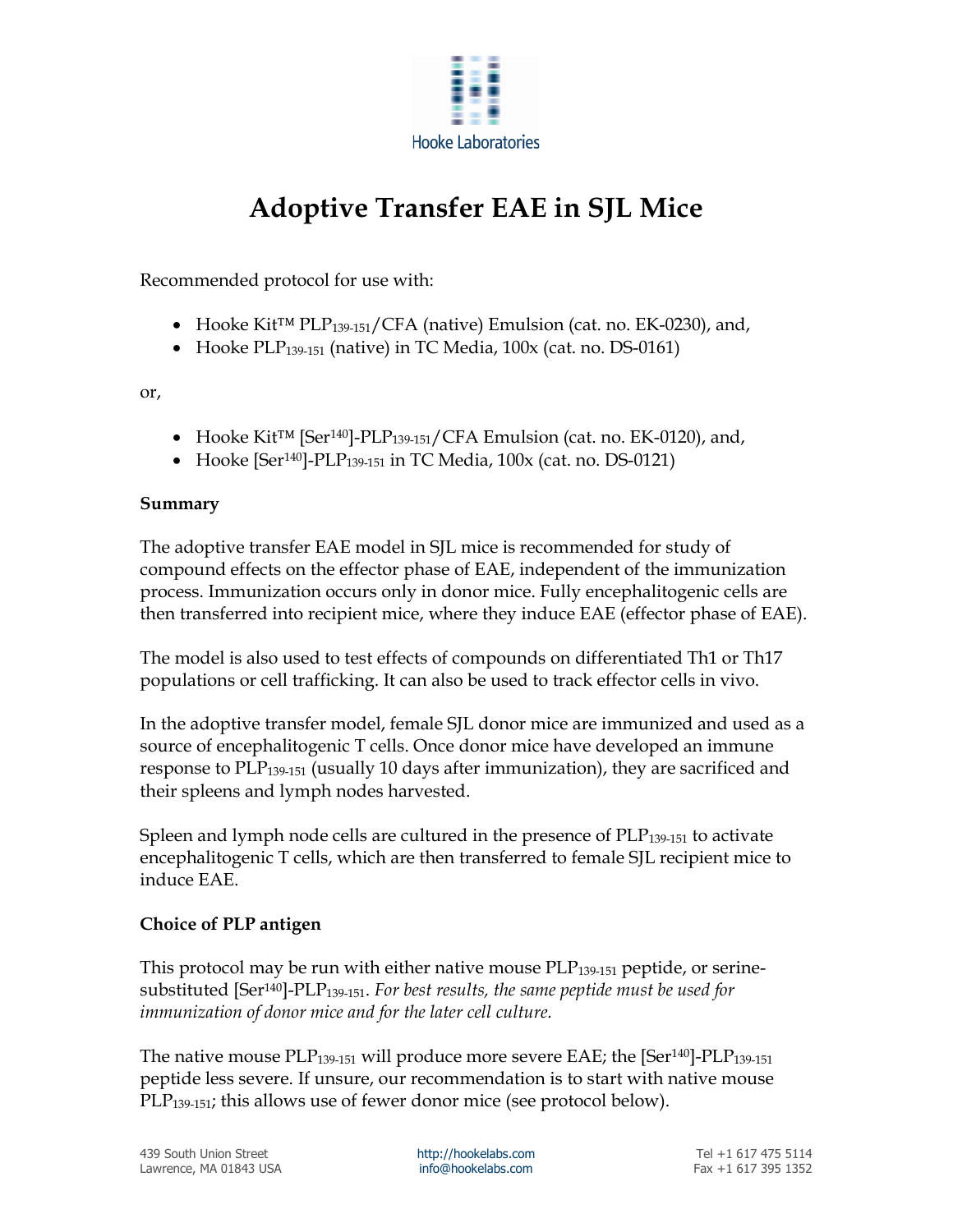In this protocol "PLP139-151", without further qualification, refers to either peptide, as chosen by the investigator.

## Materials needed (per PLP139-151/CFA Emulsion kit, Hooke #EK-0120 or #EK-0230)

| Description                                                                                  |  |  |
|----------------------------------------------------------------------------------------------|--|--|
| Hooke Kit <sup>TM</sup> [Ser <sup>140</sup> ]-PLP <sub>139-151</sub> /CFA Emulsion (EK-0120) |  |  |
| <b>or</b>                                                                                    |  |  |
| Hooke Kit <sup>™</sup> PLP <sub>139-151</sub> /CFA (native) Emulsion (EK-0230)               |  |  |
| Hooke [Ser <sup>140</sup> ]-PLP <sub>139-151</sub> in TC Media, 100x (DS-0121)               |  |  |
| <b>or</b>                                                                                    |  |  |
| Hooke PLP <sub>139-151</sub> (native) in TC Media, 100x (DS-0161)                            |  |  |
| SJL donor mice, females, at 10 to 16 weeks old                                               |  |  |
| (Jackson Laboratory strain SJL/J)                                                            |  |  |
| SJL recipient mice, females, at 6 to 10 weeks old                                            |  |  |
| (Jackson Laboratory strain SJL/J)                                                            |  |  |
| 70 μm cell strainers (BD/Falcon #352350)                                                     |  |  |
| TC flasks (Corning #430825)                                                                  |  |  |
| Note: We recommend Corning TC flasks. Quality of TC flasks is very important;                |  |  |
| cells do not develop equally well in flasks from all vendors.                                |  |  |
| Fetal bovine serum (FBS) for cell culture                                                    |  |  |
| <b>RPMI 1640</b>                                                                             |  |  |
| 1 M HEPES (Life Technologies, cat #15630080)                                                 |  |  |
| L-Glutamine-Penicillin-Streptomycin solution (Sigma #G6784)                                  |  |  |
| MEM Non-Essential Amino Acids Solution (Life Technologies #11140-050)                        |  |  |
| MEM Sodium Pyruvate Solution (Life Technologies #11360-070)                                  |  |  |
| 2-Mercaptoethanol (1000X, Life Technologies #21985-023)                                      |  |  |
| Red Blood Cell Lysing Buffer (Sigma #R7757)                                                  |  |  |
| Trypan Blue solution (Sigma #T8154)                                                          |  |  |
| Sterile phosphate buffered saline (PBS)                                                      |  |  |
| (standard formulation, pH 7.4, calcium-free, magnesium-free)                                 |  |  |
| 70% isopropyl alcohol in spray bottle                                                        |  |  |
| 50 mL sterile polypropylene tubes                                                            |  |  |
| Pipettes - 5 mL, 10 mL, 25 mL                                                                |  |  |
| Media bottles                                                                                |  |  |
| Petri dishes                                                                                 |  |  |

### Protocol

The day of cell transfer is normally considered Day 0 of the study; therefore this protocol begins with immunization on Day -13.

Acclimate all mice to your facility for at least 14 days before starting.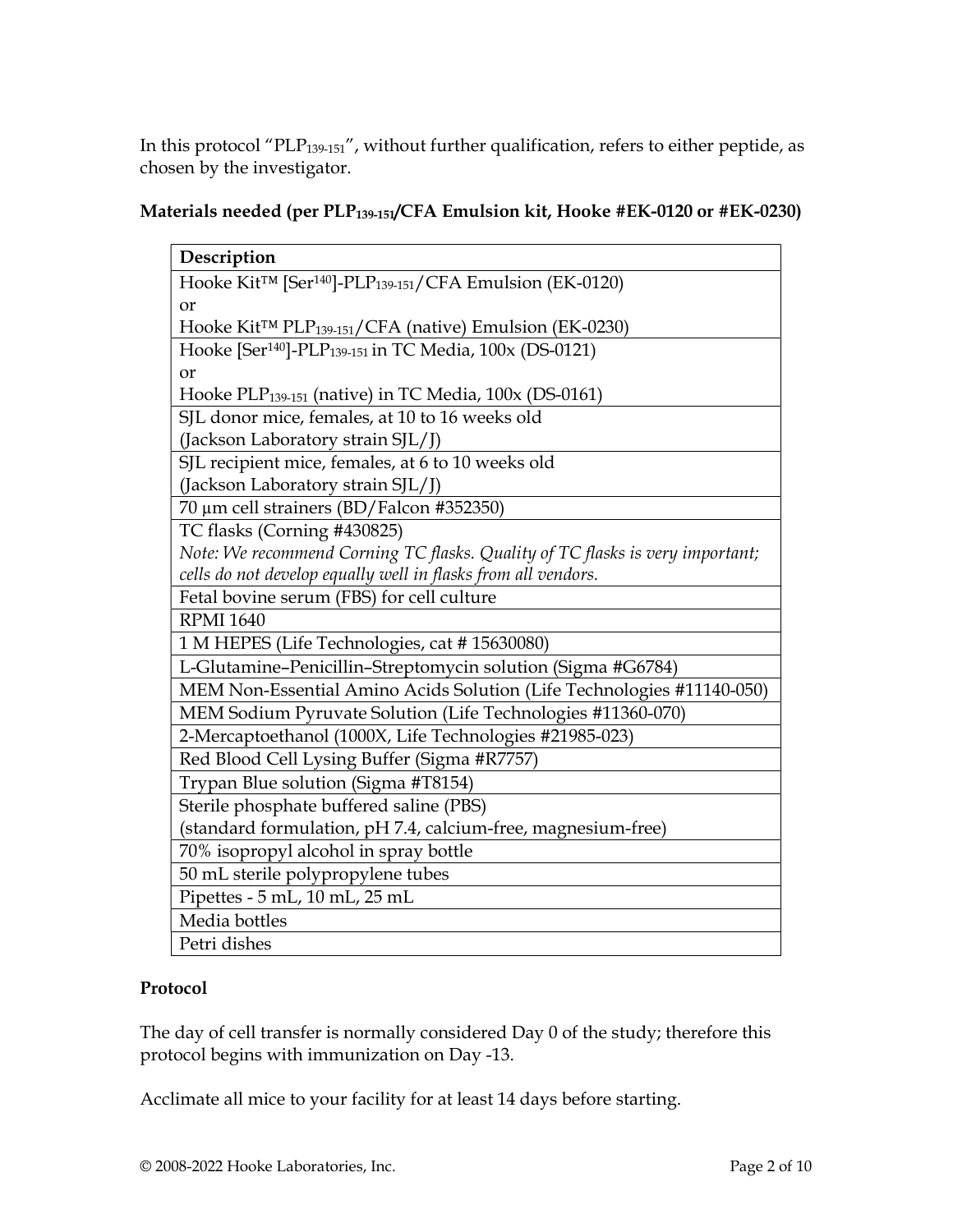If using native PLP<sub>139-151</sub>, use one donor mouse for each  $\sim$ 10 recipient mice.

If using  $[Ser<sup>140]</sup>-PLP<sub>139-151</sub>$ , use one donor mouse for each  $\sim$ 3 recipient mice.

Day -13: Immunize donor mice

On Day -13 immunize female SJL donor mice at four sites on the back with  $PLP_{139-}$ <sup>151</sup>/CFA emulsion (Hooke EK-0120 or EK-0230). Inject 0.05 mL at each site (total of 0.2 mL of emulsion per mouse).

See "Immunization of Mice for Generation of Encephalitogenic T Cells" (http://hookelabs.com/protocols/immunizationOfMiceForEncephalitogenicTCells. html) for detailed protocol

Day -3: Tissue harvest, cell suspension preparation, culture set up

Do all cell prep aseptically in a biosafety cabinet. Keep cells cold (0 to 4 °C). Use cold media and keep cells on ice when practical.

Any FBS lot may be used for wash media, but the quality of FBS for the tissue culture media is critical, as all FBS lots are not equally able to support cytokine production in T cell cultures. Use a FBS lot selected to support maximum cytokine production by antigen-specific T cells.

Use a refrigerated centrifuge at 0 to 4 °C.

- 1. Prepare wash media (approximately 150 mL per 10 donor mice) by supplementing RPMI 1640 to reach the following concentrations:
	- 2% FBS (lot of FBS is not critical in this preparation)
	- $\bullet$  10 mM HEPES

Keep cold  $(0 \text{ to } 4 \text{ }^{\circ}\text{C})$ .

- 2. Prepare tissue culture media (approximately 800 mL per 10 donor mice) by supplementing RPMI 1640 to reach the following concentrations:
	- 10% FBS (selected for T cell culture)
	- 2 mM L-glutamine, 100 IU/mL penicillin, 0.1 mg/mL streptomycin (1% of 100x solution)
	- 1x MEM non-essential amino acids solution (1% of 100x solution)
	- 1 mM sodium pyruvate (1% of 100 mM solution)
	- $5.5x10^{-5}$  M 2-mercaptoethanol (0.1% of 55 mM solution)
	- 10 mM HEPES (1% of 1 M solution)

Keep cold (0 to 4  $^{\circ}$ C).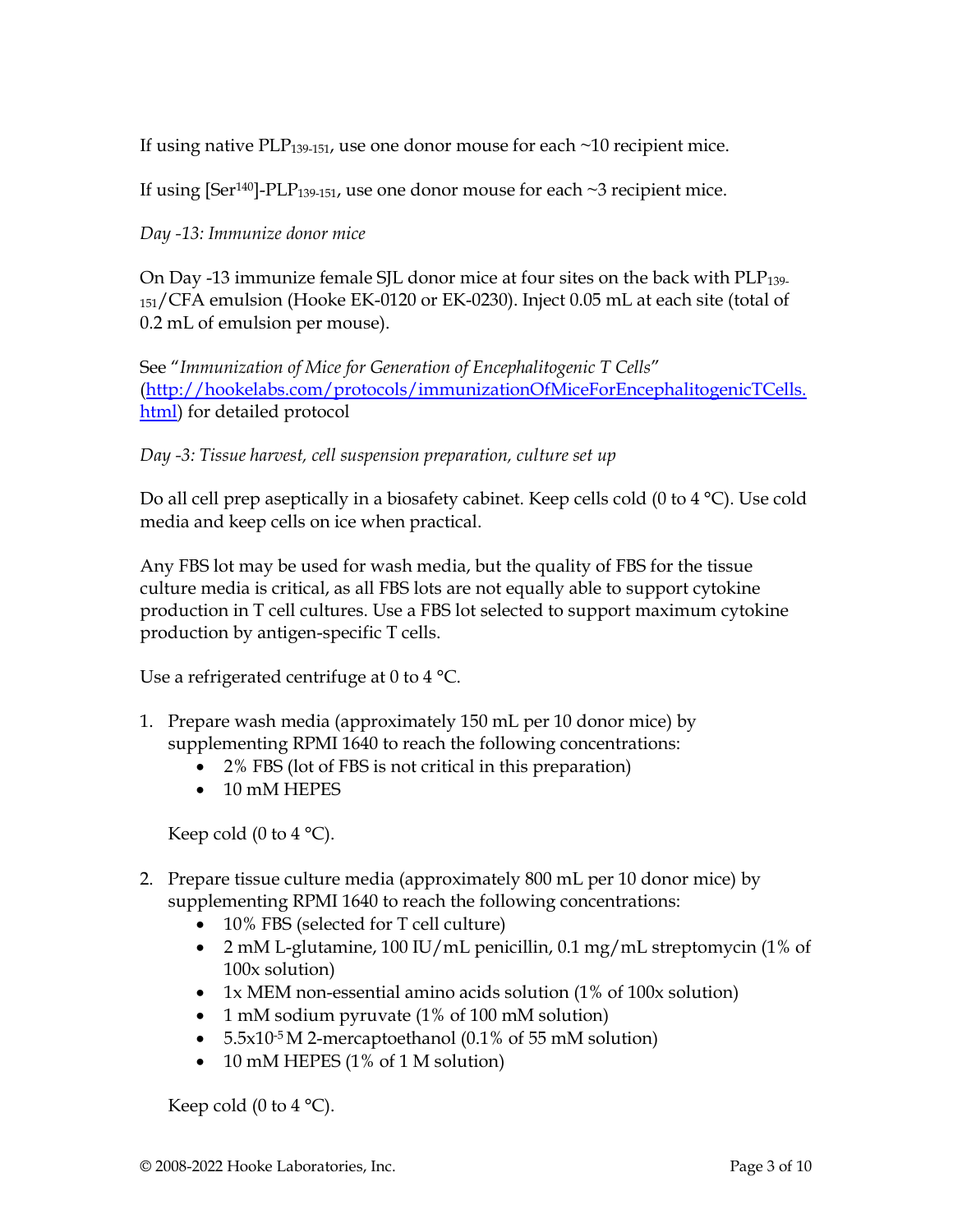3. Processing 3 to 5 donor mice at a time, euthanize mice, spray them with 70% isopropyl alcohol, remove inguinal and axial lymph nodes and spleens, and then place spleens and lymph nodes in a single Petri dish containing 10-15 mL of wash media.

Squash tissue from 4 to 5 mice in the Petri dish by pressing several times with the hard end of a 10 mL syringe plunger.

Place a fresh 70  $\mu$ m cell strainer in a 50 mL tube. Collect all media and squashed tissue from the Petri dish into the cell strainer.

Using the soft end of a clean 10 mL syringe plunger, press the tissue through the strainer.

Carefully rinse the cell strainer into the tube with ~10 mL of wash media. (Lift one end of strainer off tube to let air escape; this helps avoid spilling material on the outside of the tube, losing cells.)

Repeat for all donor mice.

Keep cell suspension cold on ice until all donor tissues have been processed.

- 4. Spin down cells in 50 mL tubes for 10 minutes at approximately 300 g (do not put cells from more than 5 mice in one tube).
- 5. Carefully discard supernatant (avoid losing cells).
- 6. Resuspend the cell pellet in 2.5 to 3 mL per mouse of cold red blood cell lysing buffer, and keep cold for 4 to 5 minutes while red blood cells lyse.
- 7. While red blood cells are lysing, preload 35 mL of cold wash media into each of another set of 50 mL tubes, for use in the next step.

Keep cell suspension cold until cell lysis is complete. This is indicated by the solution becoming clear, bright red (before the lysis is complete, the cell suspension will be opaque red). This typically this takes 4 to 5 minutes. Watch carefully for color change in order to start the next step immediately (if unsure, stop lysis after 5 minutes).

- 8. Immediately after cell lysis is complete (within 10 seconds) add the previously prepared 35 mL of cold wash media to the cell suspension in each tube.
- 9. Spin down cells again for 10 minutes at approximately 300  $g$ , then discard supernatant.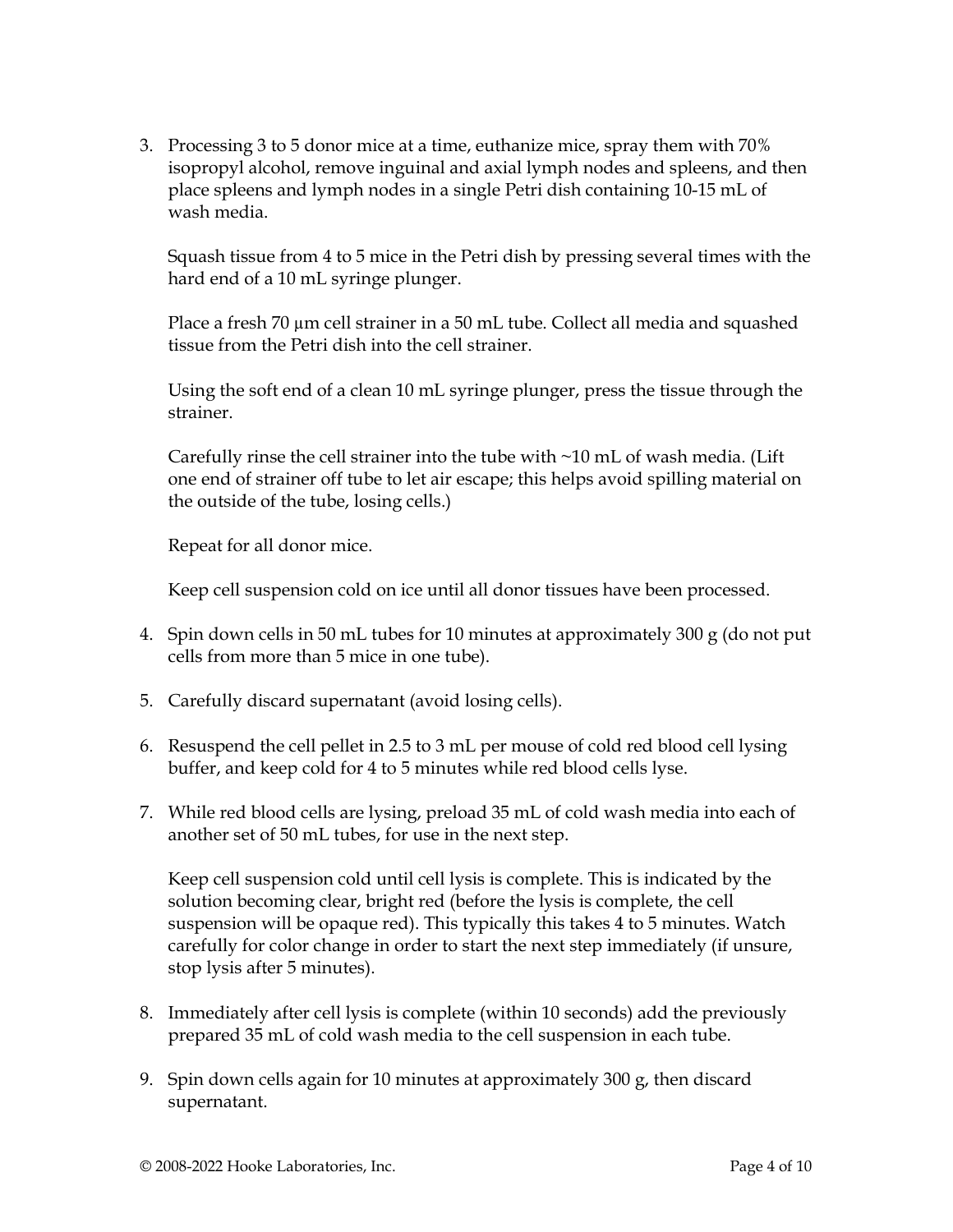- 10. Resuspend the cells in ~5 mL wash media per mouse. Filter suspension through a fresh 70 µm cell strainer to remove clumps of dead cells.
- 11. Spin down cells again for 10 minutes at approximately 300 g, discard supernatant.
- 12. Resuspend the cells in ~5 mL tissue culture media per mouse. Again, filter suspension through a fresh 70  $\mu$ m cell strainer to remove clumps of cells.
- 13. Count cells using Trypan Blue solution. Expected cell number is approximately 250 million cells from each donor mouse.
- 14. Transfer cells from all tubes into a single media bottle and dilute with tissue culture media to 3-3.5 million cells/mL.
- 15. Add PLP139-151 peptide (Hooke DS-0121 or DS-0161) to the cell suspension to reach:
	- If using native PLP $_{139-151}$ , 5 µg peptide/mL
	- $\bullet$  If using [Ser<sup>140</sup>]-PLP<sub>139-151</sub>, 20 µg peptide/mL

Note: IL-12 or IL-23 may be added to the cultures at 10 ng/mL. This will increase the number of Th1 and Th17 cells respectively and increase EAE severity.

- 16. Plate the cell suspension at 100 mL/TC flask (T150).
- 17. Culture for 70 to 72 hours,  $37 °C$ ,  $5\% CO<sub>2</sub>$  humidified.

Day 0: Transfer cells to recipient mice

- 1. Collect cells from TC flasks into 50 mL tubes. Use 5 mL pipette to rinse flask bottoms as much as possible, but do not use scraper. There will be some leftover cells attached at the bottom; these are mostly macrophages and fibroblasts and do not need to be collected.
- 2. Spin down cells, 10 minutes at approximately 300 g.
- 3. Resuspend cells in approximately 2 to 3 mL PBS per flask.
- 4. Count cells using Trypan Blue solution. Expected cell number is approximately 90-120 million cells from each donor mouse.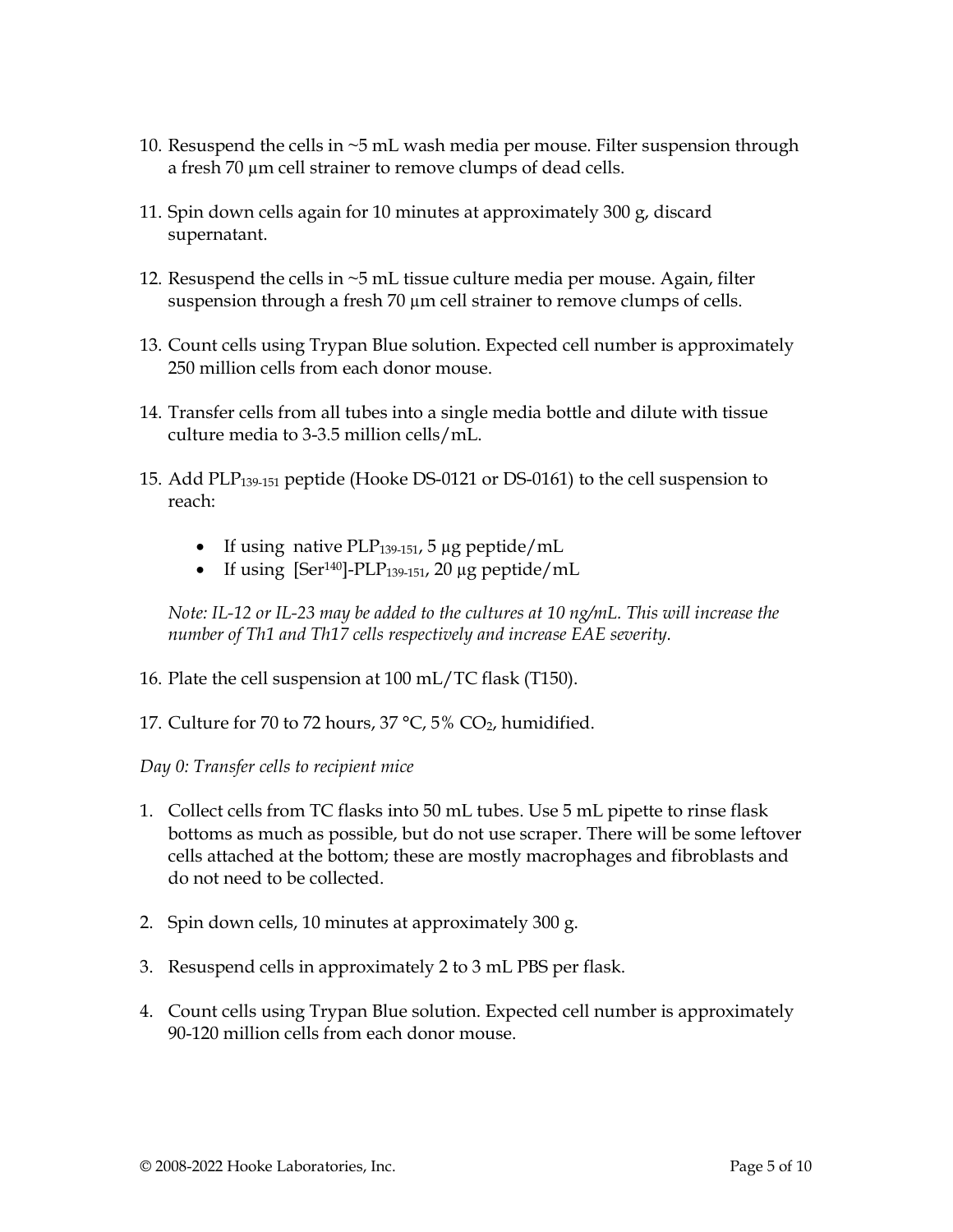- 5. Adjust cell concentration with PBS. For i.p. injection, adjust to:
	- If using native PLP $_{139-151}$ , 20 to 30 million cells/mL
	- If using  $[Ser^{140}]-PLP_{139-151}$ , 100 to 200 million cells/mL
- 6. Inject cell suspension into recipient mice i.p. at 0.2 to 0.3 mL/mouse, targeting:
	- If using native PLP<sub>139-151</sub>, 5 to 6 million cells/mouse
	- If using  $[Ser<sup>140]</sup>-PLP<sub>139-151</sub>, 20 to 40 million cells/mouse$

Note: If IL-12 or IL-23 was added to the cultures, inject 30-50% fewer cells.

7. Begin scoring mice 4 days after the cell transfer (see Appendix A).

### Expected results

EAE onset is normally 6 to 9 days after the cell transfer in untreated mice.

The following illustrates typical results:



Hooke Kit™ [Ser140]-PLP139-151/CFA Emulsion (cat# EK-0120) was used for immunization of female SJL mice donor mice. Hooke [Ser<sup>140</sup>]-PLP<sub>139-151</sub> in TC Media, 100x (cat# DS-0121) at 20 µg/mL was used to stimulate encephalitogenic T cells for 3 days. Culture media was RPMI 1640 supplemented with FBS.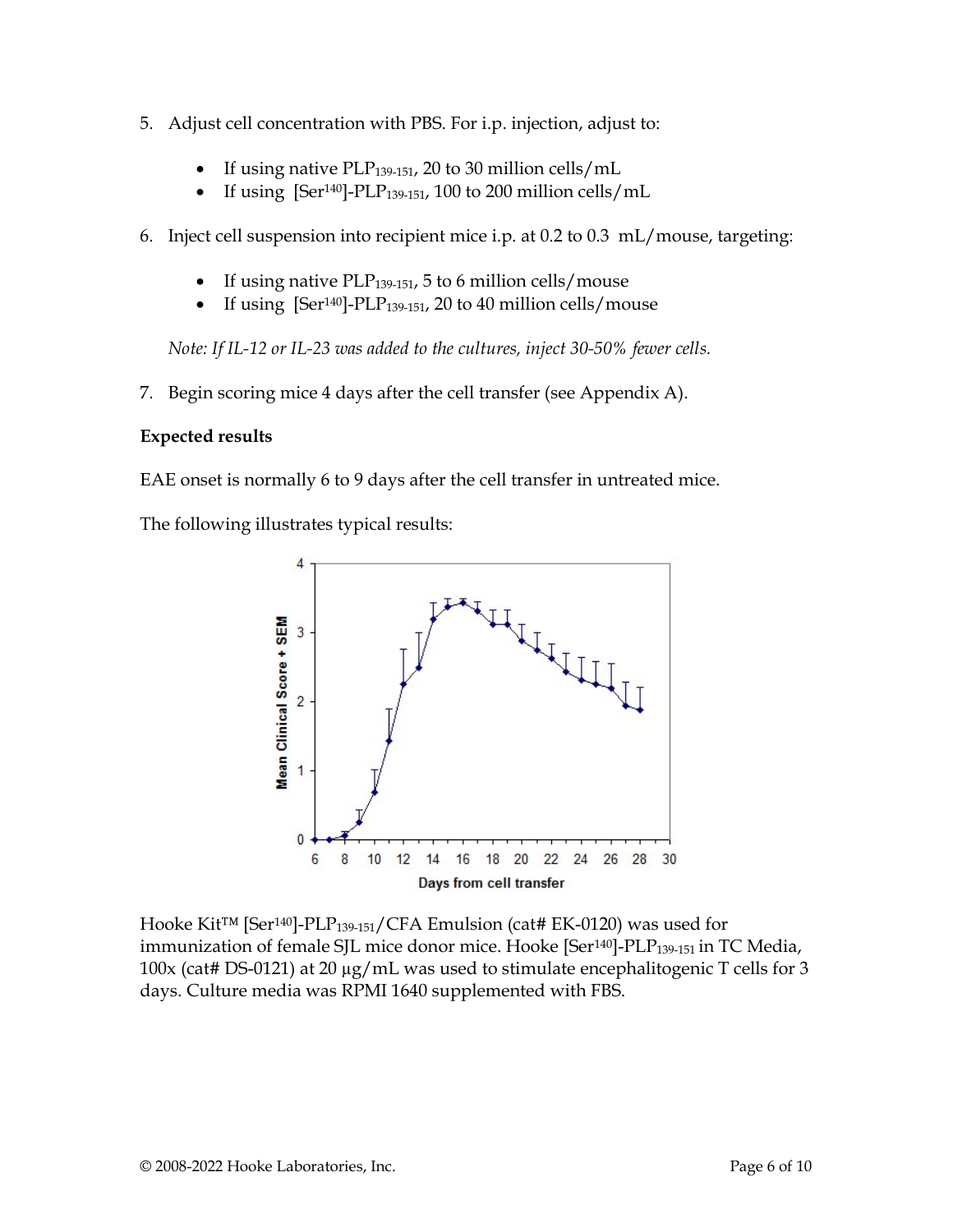### References

Thakker P et al, J Immunol 187:1986 (2011) van der Veen RC et al, J Neuroimmunol 21:183 (1989) McCarron R and McFarlin D, J Immunol 141:1143 (1988)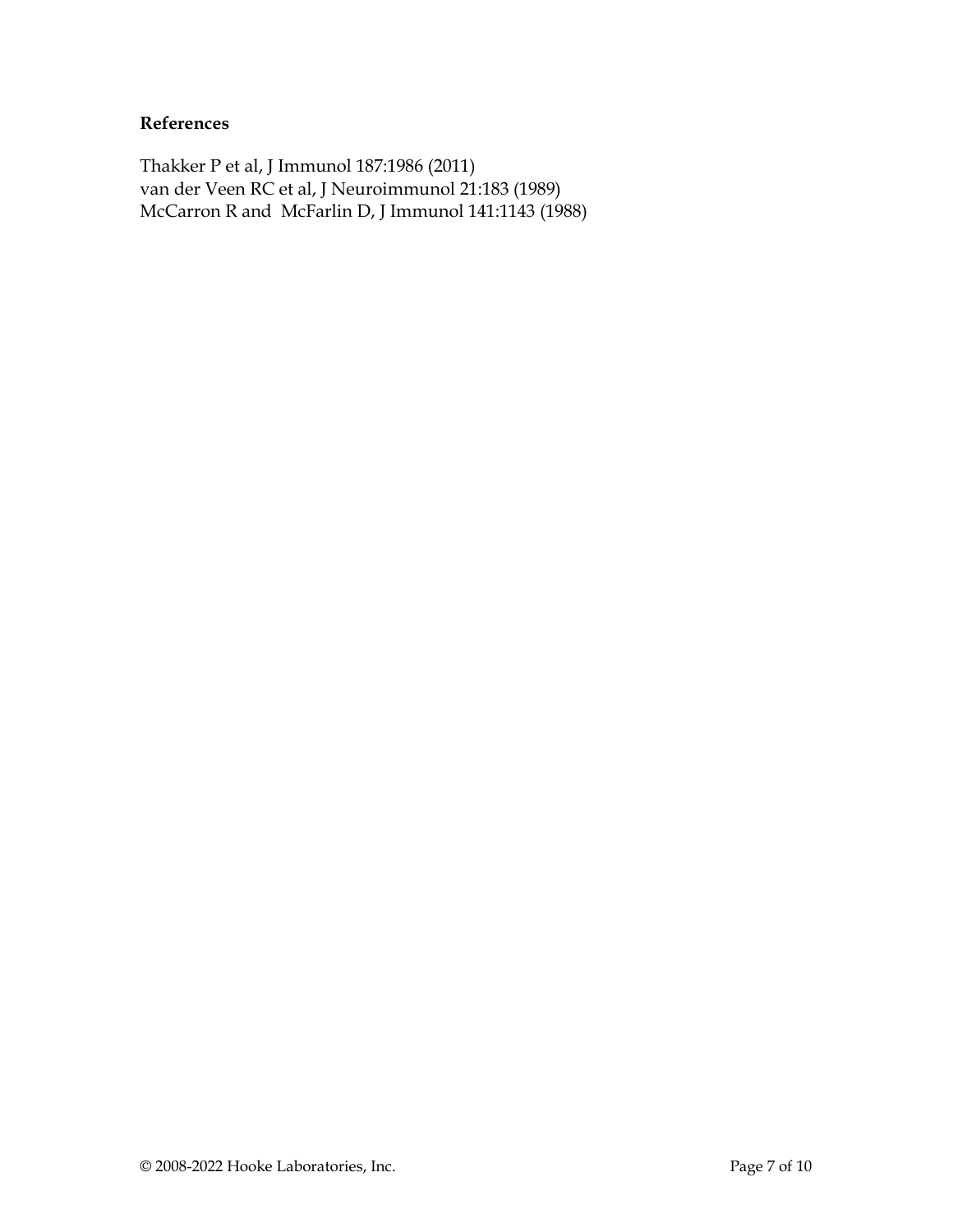## Appendix A - EAE scoring guide

Typically, EAE is scored on scale 0 to 5. Most researchers also give mice "inbetween" scores (i.e. 0.5, 1.5, 2.5, 3.5) when the clinical picture lies between two defined scores.

The scoring method differs slightly depending on the stage of disease (onset/peak vs. recovery), for each individual mouse.

Reliable EAE scoring requires skill which comes after considerable experience. To avoid unconscious bias in scoring, we strongly recommend that mice should be scored blind, by a person unaware of which mice have received which treatment.

We recommend the following scoring guidelines for mice during onset and peak of EAE:

## Score | Clinical observations 0.0 No obvious changes in motor function compared to non-immunized mice. When picked up by base of tail, the tail has tension and is erect. Hind legs are usually spread apart. When the mouse is walking, there is no gait or head tilting. 0.5 Tip of tail is limp. When picked up by base of tail, the tail has tension except for the tip. Muscle straining is felt in the tail, while the tail continues to move. 1.0 Limp tail. When picked up by base of tail, instead of being erect, the whole tail drapes over finger. Hind legs are usually spread apart. No signs of tail movement are observed. 1.5 Limp tail and hind leg inhibition. When picked up by base of tail, the whole tail drapes over finger. When the mouse is dropped on a wire rack, at least one hind leg falls through consistently. Walking is very slightly wobbly. Limp tail and weakness of hind legs.

### Mouse EAE scoring – onset and peak

2.0 When picked up by base of tail, the legs are not spread apart, but held closer together. When the mouse is observed walking, it has a clearly apparent wobbly walk. One foot may have toes dragging, but the other leg has no apparent inhibitions of movement. - OR - Mouse appears to be at score 0.0, but there are obvious signs of head tilting when the walk is observed. The balance is poor. 2.5 Limp tail and dragging of hind legs. Both hind legs have some movement, but both are dragging at the feet (mouse trips on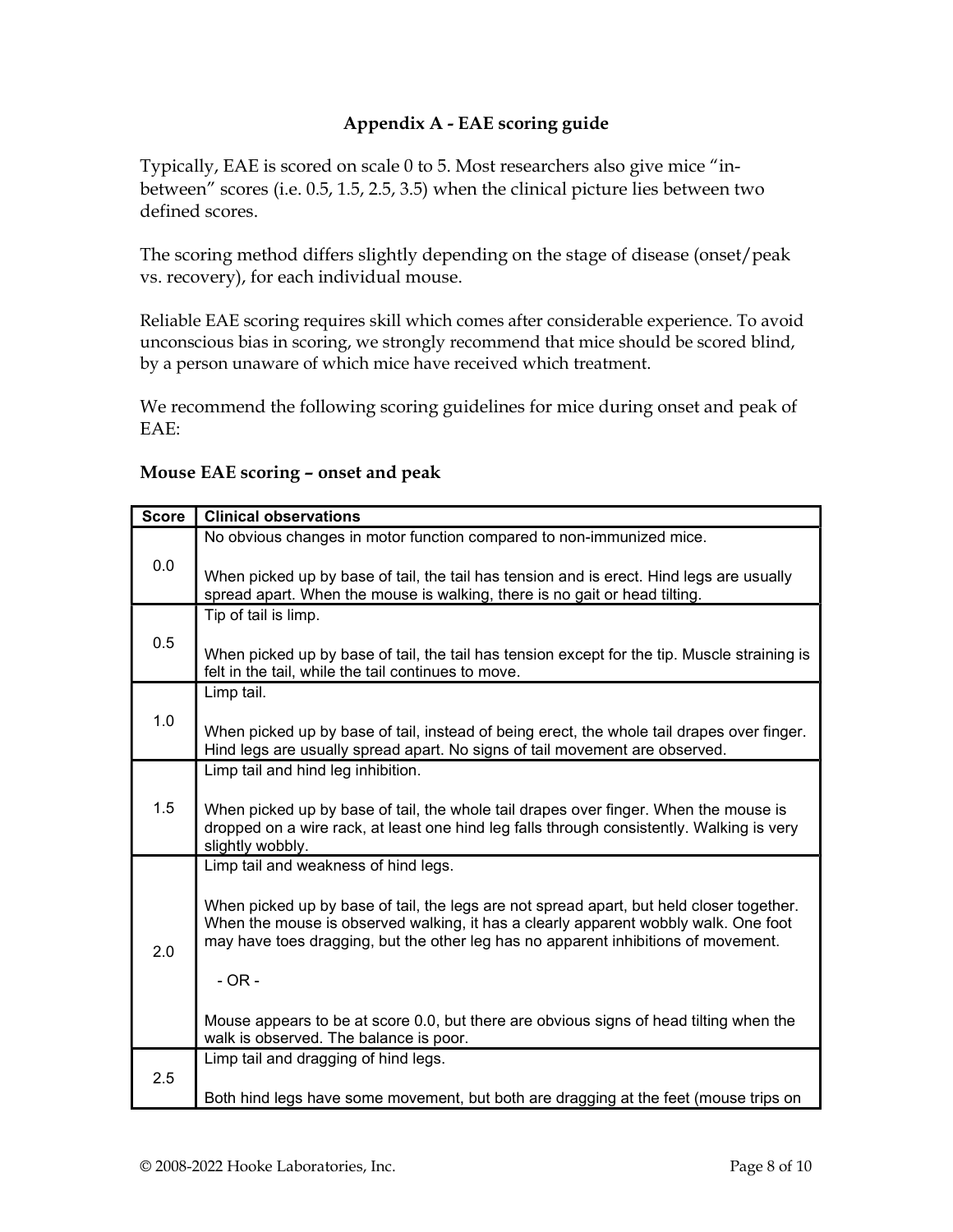|     | hind feet).                                                                                                                                                                                                                                                                                                                                                                              |
|-----|------------------------------------------------------------------------------------------------------------------------------------------------------------------------------------------------------------------------------------------------------------------------------------------------------------------------------------------------------------------------------------------|
|     | $-OR -$                                                                                                                                                                                                                                                                                                                                                                                  |
|     | No movement in one leg/completely dragging one leg, but movement in the other leg.                                                                                                                                                                                                                                                                                                       |
|     | $-OR -$                                                                                                                                                                                                                                                                                                                                                                                  |
|     | EAE severity appears mild when picked up (as score 0.0-1.5), but there is a strong head<br>tilt that causes the mouse to occasionally fall over.                                                                                                                                                                                                                                         |
|     | Limp tail and complete paralysis of hind legs (most common).                                                                                                                                                                                                                                                                                                                             |
|     | $-OR -$                                                                                                                                                                                                                                                                                                                                                                                  |
|     | Limp tail and almost complete paralysis of hind legs. One or both hind legs are able to<br>paddle, but neither hind leg is able to move forward of the hind hip.                                                                                                                                                                                                                         |
|     | $-OR -$                                                                                                                                                                                                                                                                                                                                                                                  |
| 3.0 | Limp tail with paralysis of one front and one hind leg.                                                                                                                                                                                                                                                                                                                                  |
|     | $-OR -$                                                                                                                                                                                                                                                                                                                                                                                  |
|     | ALL of:                                                                                                                                                                                                                                                                                                                                                                                  |
|     | Severe head tilting,<br>Walking only along the edges of the cage,<br>Pushing against the cage wall,<br>$\bullet$                                                                                                                                                                                                                                                                         |
|     | Spinning when picked up by base of tail.                                                                                                                                                                                                                                                                                                                                                 |
|     | Limp tail and complete paralysis of hind legs. In addition to:                                                                                                                                                                                                                                                                                                                           |
|     | Mouse is moving around the cage, but when placed on its side, is unable to right itself.<br>Hind legs are together on one side of body.                                                                                                                                                                                                                                                  |
| 3.5 | $-OR -$                                                                                                                                                                                                                                                                                                                                                                                  |
|     | Mouse is moving around the cage, but the hind quarters are flat like a pancake, giving<br>the appearance of a hump in the front quarters of the mouse.                                                                                                                                                                                                                                   |
|     | Limp tail, complete hind leg and partial front leg paralysis.                                                                                                                                                                                                                                                                                                                            |
|     | Mouse is minimally moving around the cage but appears alert and feeding.                                                                                                                                                                                                                                                                                                                 |
| 4.0 | Often euthanasia is recommended after the mouse scores 4.0 for 2 days. However, with<br>daily s.c. fluids most C57BL/6 mice may recover to 3.5 or 3.0, while SJL mice may fully<br>recover even if they reach score 4.0 at the peak of disease. When the mouse is<br>euthanized because of severe paralysis, a score of 5.0 is entered for that mouse for the<br>rest of the experiment. |